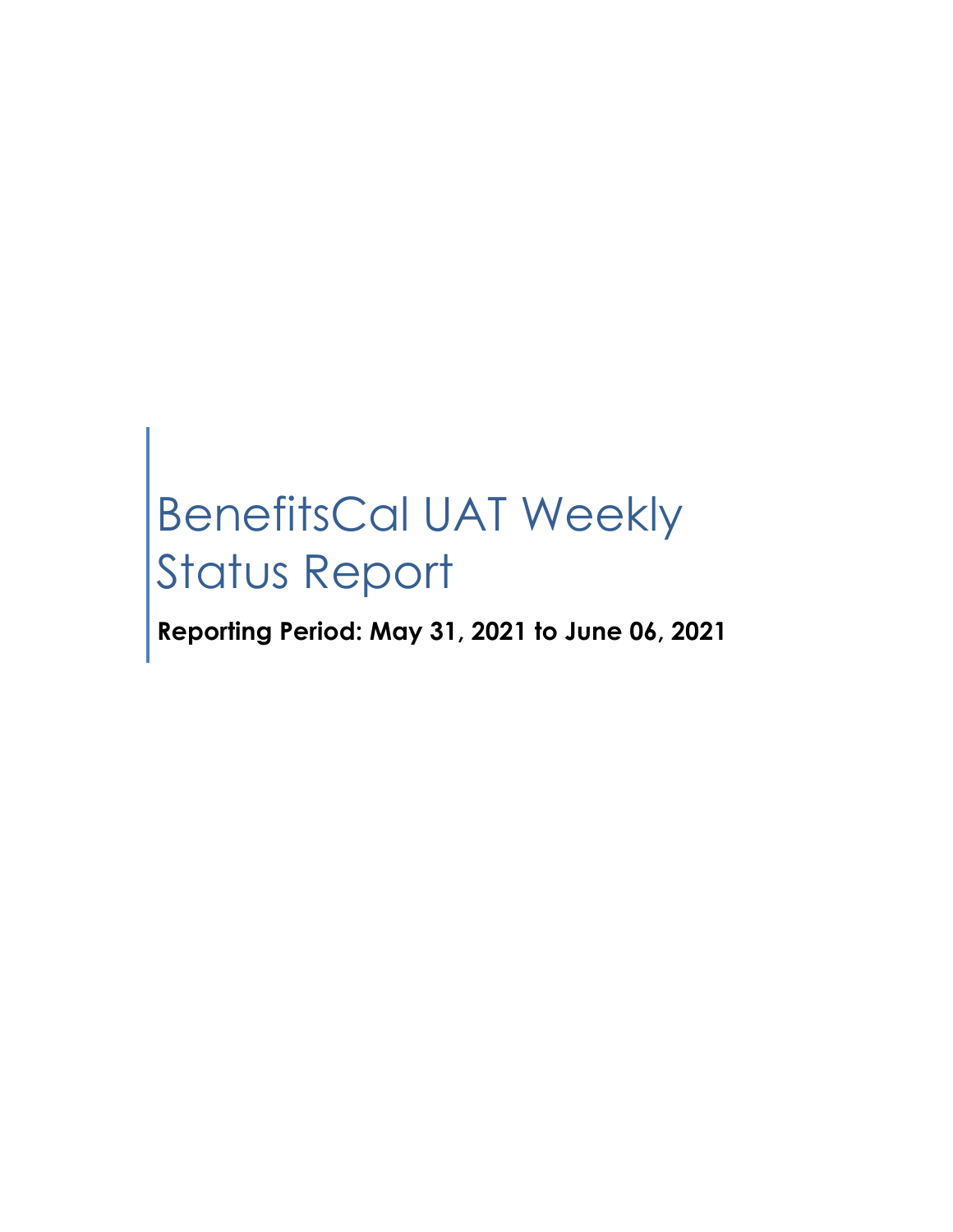Weekly Status Report, June 9, 2021

### **Table of Contents**

| 2.0 |  |
|-----|--|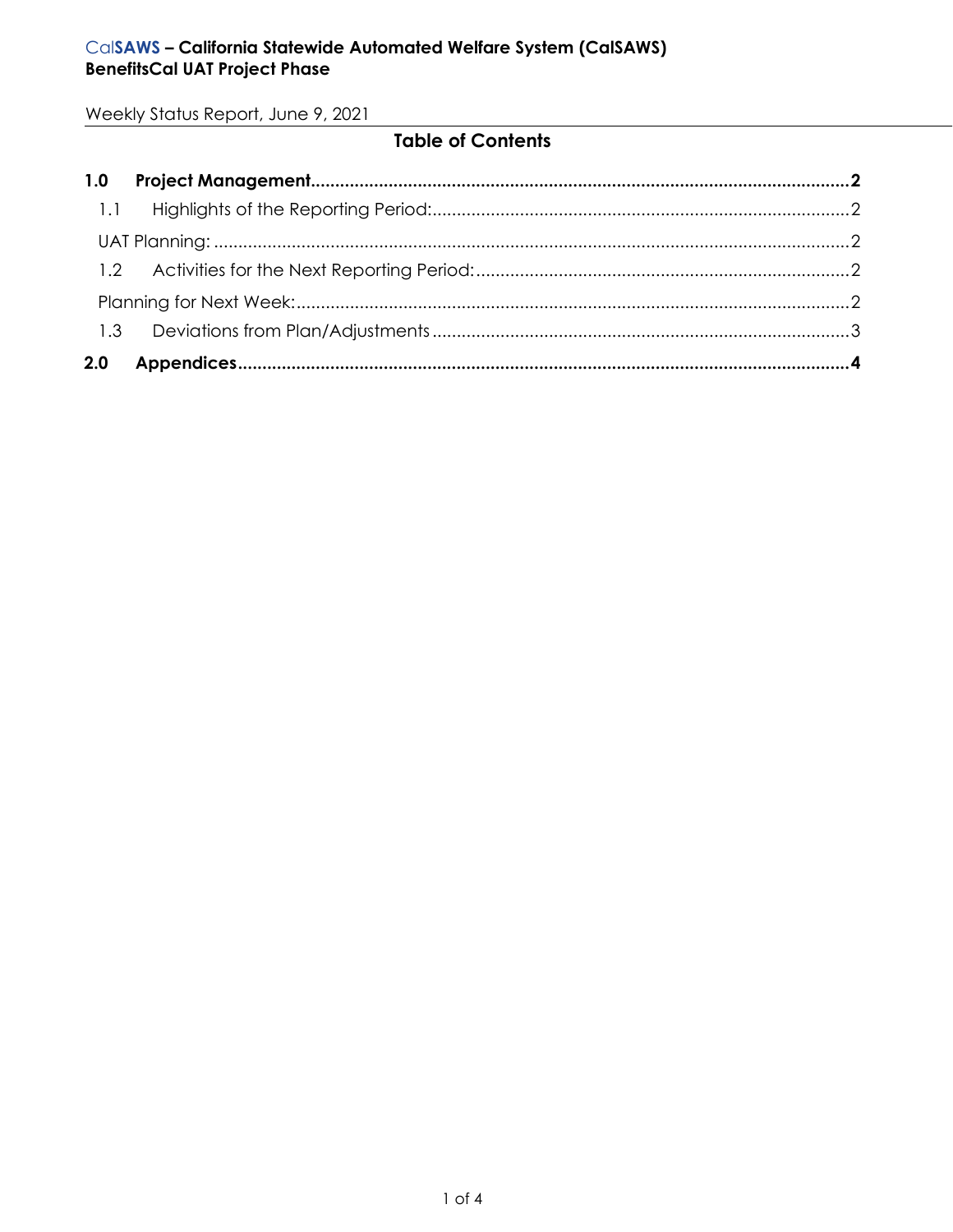Weekly Status Report, June 9, 2021

## <span id="page-2-0"></span>**1.0 Project Management**

#### <span id="page-2-1"></span>**1.1 Highlights of the Reporting Period:** *May 31, 2021 thru June 06, 2021*

#### <span id="page-2-2"></span>**UAT Planning:**

- 1. Continued to drive overall UAT readiness across all areas (CalSAWS, BenefitsCal, Imaging and Reporting).
	- <sup>o</sup> 103 out of 161 identified activities have been completed.
- 2. Continued to drive C-IV Migration UAT Master Planning meetings.
- 3. Participated in weekly Portal/Mobile Test Planning meeting to review the progress of Deloitte's test execution activities and defect status.
- 4. Attended Consortium Test Case Baseline Touch Point meeting.
- 5. Participated in UAT Integration Overview sessions.
- 6. Continued to work on BenefitsCal Test Execution Scheduling/Planning activities, determining participants weekly test execution assignments.
- 7. Continue to work with the Tech support team to create shared mailbox for BenefitsCal UAT test team.
- 8. Lead the team through UAT readiness working session, internal walk through process and dry run meeting preparation.
- 9. Team attended BenefitsCal Demonstration presented by Deloitte Team.
- 10. Team met with Deloitte and Accenture team to define the BenefitsCal Environment support during UAT Test Execution.
- 11. Led the discussion with Deloitte team to understand Document Upload testing if BenefitsCal is tested on AppStream during UAT.
- 12. Led the discussion with Deloitte team to clarify the functionality available in Drop 1 vs Drop 2 for BenefitsCal.

#### <span id="page-2-3"></span>**1.2 Activities for the Next Reporting Period:**

#### *June 07, 2021 thru June 11, 2021*

#### <span id="page-2-4"></span>**Planning for Next Week:**

- 1. Continue to attend weekly Portal/Mobile Test Planning meeting to review the progress of Deloitte's test execution activities and defect status.
- 2. Continue to lead C-IV Migration UAT Master Planning meeting to organize overall UAT preparation across all UAT streams (CalSAWS, BenefitsCal, Imaging and Reports).
- 3. Continue BenefitsCal Test Execution Scheduling/Planning activities determining participants weekly test execution assignments.
- 4. Work with Deloitte team to define the Build process during UAT Test Execution.
- 5. Continue to work with Deloitte team to mass upload BenefitsCal UAT test scripts in X-ray JIRA.
- 6. Led the CalSAWS UAT Execution Kick-Off meeting.
- 7. Team to participate in  $2^{nd}$  session for BenefitsCal Demonstration presented by Deloitte Team.
- 8. Team will attend CalSAWS UAT Execution Finding and Triage Training meeting.
- 9. Continue to lead the team walk-through the UAT Internal walk-though process.
- 10. Team is scheduled to attend Zoom-Breakout rooms dry run practice session.
- **11.** Lead the conversation to confirm the decision of accessing BenefitsCal environment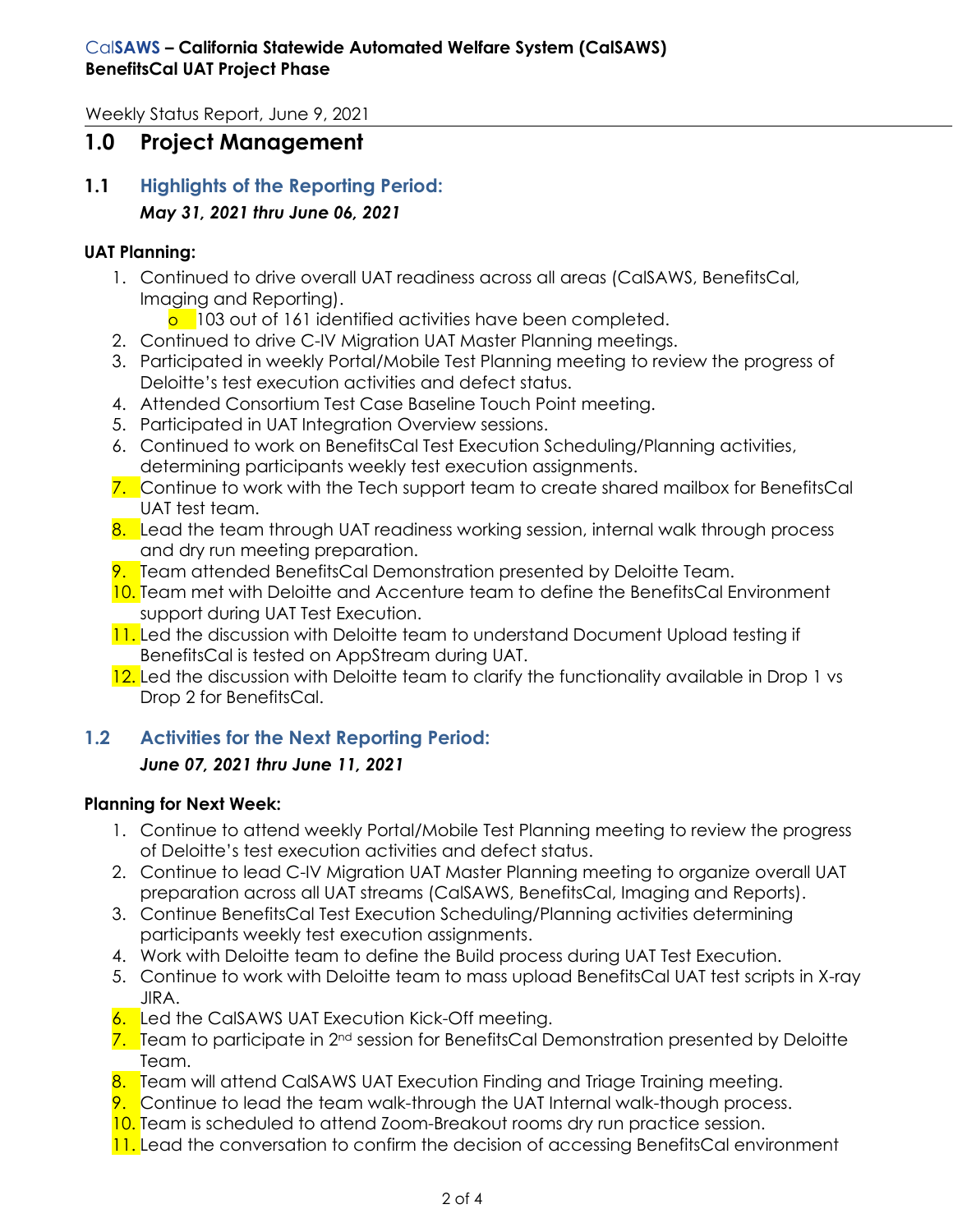#### Cal**SAWS – California Statewide Automated Welfare System (CalSAWS) BenefitsCal UAT Project Phase**

#### Weekly Status Report, June 9, 2021

via AppStream or internet.

#### <span id="page-3-0"></span>**1.3 Deviations from Plan/Adjustments**

• None for the reporting period